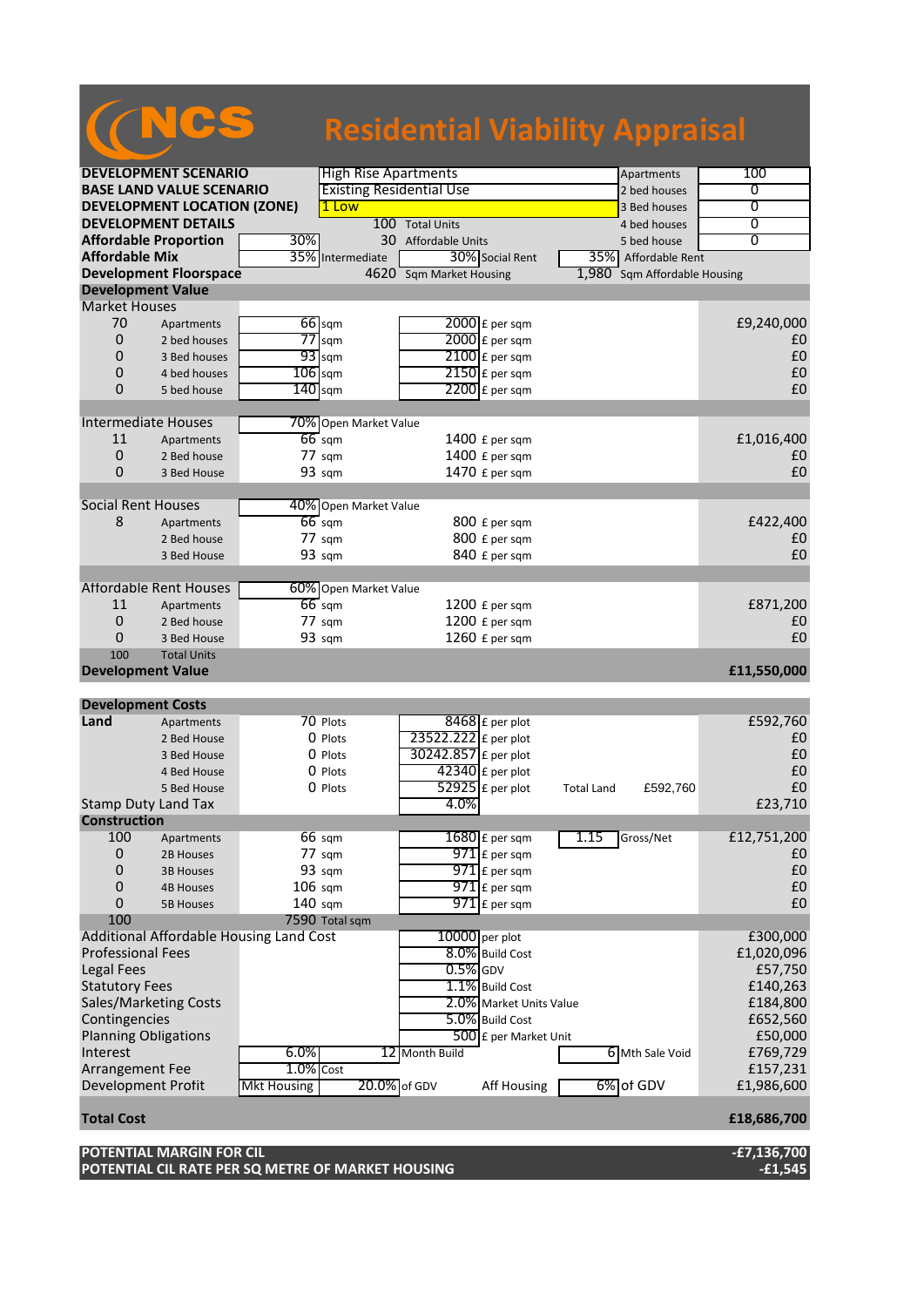|                                     |                                         |           |                                 |                                              | <b>Residential Viability Appraisal</b> |                   |
|-------------------------------------|-----------------------------------------|-----------|---------------------------------|----------------------------------------------|----------------------------------------|-------------------|
|                                     |                                         |           |                                 |                                              |                                        |                   |
|                                     | <b>DEVELOPMENT SCENARIO</b>             |           | <b>High Rise Apartments</b>     |                                              | Apartments                             | 100               |
| <b>BASE LAND VALUE SCENARIO</b>     |                                         |           | <b>Existing Residential Use</b> |                                              | 2 bed houses                           | 0                 |
| <b>DEVELOPMENT LOCATION (ZONE)</b>  |                                         |           | 2 Medium                        |                                              | 3 Bed houses                           | $\overline{0}$    |
| <b>DEVELOPMENT DETAILS</b>          |                                         |           |                                 | 100 Total Units                              | 4 bed houses                           | 0                 |
| <b>Affordable Proportion</b><br>30% |                                         |           |                                 | 30 Affordable Units                          | 5 bed house                            | $\overline{0}$    |
| <b>Affordable Mix</b><br>35%        |                                         |           | Intermediate                    | 30% Social Rent                              | 35% Affordable Rent                    |                   |
|                                     | <b>Development Floorspace</b>           |           |                                 | 4620 Sqm Market Housing                      | Sqm Affordable Housing<br>1,980        |                   |
| <b>Development Value</b>            |                                         |           |                                 |                                              |                                        |                   |
| <b>Market Houses</b>                |                                         |           |                                 |                                              |                                        |                   |
| 70                                  | Apartments                              |           | $66$ sqm                        | $4000$ £ per sqm                             |                                        | £18,480,000       |
| 0<br>0                              | 2 bed houses<br>3 Bed houses            |           | $77$ sqm<br>$93$ sqm            | $2700$ $E$ per sqm<br>$2775$ $E$ per sqm     |                                        | £0<br>£0          |
| 0                                   | 4 bed houses                            | $106$ sqm |                                 |                                              |                                        | £0                |
| $\Omega$                            | 5 bed house                             | $140$ sqm |                                 | $2900 \text{ f}$ per sqm<br>$3015$ £ per sqm |                                        | £0                |
|                                     |                                         |           |                                 |                                              |                                        |                   |
| <b>Intermediate Houses</b>          |                                         |           | 70% Open Market Value           |                                              |                                        |                   |
| 11                                  | Apartments                              |           | $66$ sqm                        | 2800 £ per sqm                               |                                        | £2,032,800        |
| 0                                   | 2 Bed house                             |           | 77 sqm                          | 1890 £ per sqm                               |                                        | £0                |
| 0                                   | 3 Bed House                             |           | 93 sqm                          | 1942.5 £ per sqm                             |                                        | £0                |
|                                     |                                         |           |                                 |                                              |                                        |                   |
| <b>Social Rent Houses</b>           |                                         |           | 40% Open Market Value           |                                              |                                        |                   |
| 8                                   | Apartments                              |           | $66$ sqm                        | 1600 £ per sqm                               |                                        | £844,800          |
| 0                                   | 2 Bed house                             |           | 77 sqm                          | 1080 £ per sqm                               |                                        | £0                |
| 0                                   | 3 Bed House                             |           | 93 sqm                          | 1110 £ per sqm                               |                                        | £0                |
|                                     |                                         |           |                                 |                                              |                                        |                   |
|                                     | <b>Affordable Rent Houses</b>           |           | 60% Open Market Value           |                                              |                                        |                   |
| 11                                  | Apartments                              |           | $66$ sqm                        | 2400 £ per sqm                               |                                        | £1,742,400        |
| $\mathbf{0}$                        | 2 Bed house                             |           | $77 \text{ sqm}$                | 1620 £ per sqm                               |                                        | £0                |
| 0                                   | 3 Bed House                             |           | 93 sqm                          | 1665 £ per sqm                               |                                        | £0                |
| 100<br><b>Development Value</b>     | <b>Total Units</b>                      |           |                                 |                                              |                                        |                   |
|                                     |                                         |           |                                 |                                              |                                        | £23,100,000       |
| <b>Development Costs</b>            |                                         |           |                                 |                                              |                                        |                   |
| Land                                | Apartments                              |           | 70 Plots                        | $21640$ £ per plot                           |                                        | £1,514,800        |
|                                     | 2 Bed House                             |           | 0 Plots                         | 48733.333 £ per plot                         |                                        | £0                |
|                                     | 3 Bed House                             |           | 0 Plots                         | $62657.143$ £ per plot                       |                                        | £0                |
|                                     | 4 Bed House                             |           | 0 Plots                         | $87720$ £ per plot                           |                                        | £0                |
|                                     | 5 Bed House                             |           | 0 Plots                         | $109650$ £ per plot                          | <b>Total Land</b><br>£1,514,800        | $\pmb{\text{f0}}$ |
|                                     | <b>Stamp Duty Land Tax</b>              |           |                                 | 5.0%                                         |                                        | £75,740           |
| <b>Construction</b>                 |                                         |           |                                 |                                              |                                        |                   |
| 100                                 | Apartments                              |           | 66 sqm                          | $1680$ £ per sqm                             | 1.15<br>Gross/Net                      | £12,751,200       |
| 0                                   | 2B Houses                               |           | 77 sqm                          | $971$ $E$ per sqm                            |                                        | £0                |
| 0                                   | <b>3B Houses</b>                        |           | 93 sqm                          | $971$ $E$ per sqm                            |                                        | £0                |
| $\mathbf 0$                         | <b>4B Houses</b>                        | $106$ sqm |                                 | $971$ £ per sqm                              |                                        | £0                |
| 0                                   | <b>5B Houses</b>                        | 140 sqm   |                                 | $971$ $E$ per sqm                            |                                        | £0                |
| 100                                 |                                         |           | 7590 Total sqm                  |                                              |                                        |                   |
|                                     | Additional Affordable Housing Land Cost |           |                                 | 11000 per plot                               |                                        | £330,000          |
| <b>Professional Fees</b>            |                                         |           |                                 | 8.0% Build Cost<br>$0.5\%$ GDV               |                                        | £1,020,096        |
| <b>Legal Fees</b>                   |                                         |           |                                 |                                              |                                        | £115,500          |

Statutory Fees E140,263<br>
Sales/Marketing Costs **2.0%** Market Units Value E369,600 Sales/Marketing Costs **2.0%** Market Units Value **1999,600** Contingencies **2.0% Market Units Value E369,600** Contingencies **2.0%** Build Cost **2.0%** Build Cost **2.0%** Contingencies 654,060 Contingencies 1654,060 Contingencies 1654,060 Contingencies 2011 Cost 2012 Conting Colli<br>
250,000 Experiment 1650,000 Continuity 1650,000 Continuity 1650,000 Continuity 1650,000 Continuity 1650,000 C

Arrangement Fee 1.0% Cost 1.0% Cost 1.0% Cost E169,713<br>Development Profit Mkt Housing 20.0% of GDV Aff Housing 6% of GDV E3,973,200

6.0% 12 Month Build 6 Mth Sale Void £874,093<br>1.0% Cost £169,713

**Total Cost £22,038,265 POTENTIAL MARGIN FOR CIL £1,061,735 POTENTIAL CIL RATE PER SQ METRE OF MARKET HOUSING £230**

Planning Obligations  $\overline{500}$  £ per Market Unit Electric 12 Month Build

Development Profit